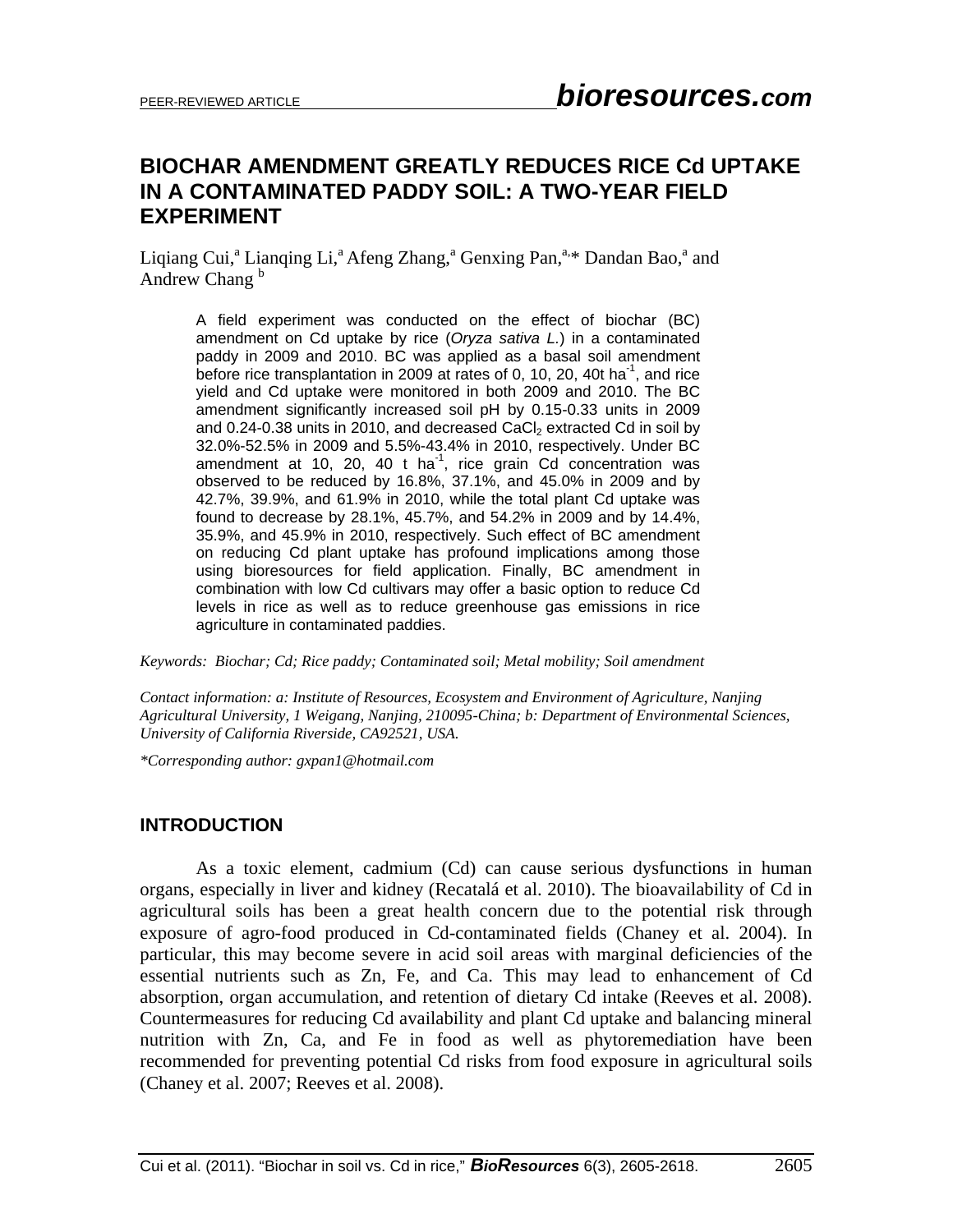Rice has been of particular concern as a Cd health risk through food exposure by subsistence diet consumers (Chaney et al. 2005). Potential adverse consequences would be magnified under cultivation of high-yielding super-rice cultivars grown in contaminated acid rice paddies under intermittent moisture conditions, which may allow high Cd release from Cd-bound sulfides upon drainage due to higher biomass production, thick and sturdy stems, a vigorous root system, increased harvest index, and high productive tiller percentage (Gong et al. 2006; Zhang et al. 2009c). A large area of China's croplands has been reported to have Cd contamination in a recent soil pollution survey, which raised particular critical for South China (Zhang et al. 2000; Teng et al. 2010). In fact, excessive levels of Cd in rice grains sampled from South China rice areas were already reported (Zhang et al. 2009a). Yet, rice paddies subject to Cd contamination appear to have expanded for the last decade due to irrigation with waste water from municipal sewage and mining tailing as well as chemical fertilization in South China (Du et al. 2009). This is supposed to raise the uptake and rice grain accumulation of Cd and, in turn, the already existing health risks for subsistence diet farmers of South China.

Therefore, reducing Cd mobility and plant uptake would be an urgent demand for safe rice production in China. Phytoremediation of Cd-contaminated fields, generally considered as a low input technique to remove, transform, or assimilate toxic chemical from contaminated site, would need a long time before low-Cd rice could be produced (Peng et al. 2009). Other physico-chemical extraction techniques are costly and have had limited use in seriously contaminated soil without practical crop production, and mainly at the scale of lab experiments (Chen et al. 1995; Peters, 1999; Di Palma et al. 2005; Kuo et al. 2006; Udovic et al. 2009; Zhang et al. 2010b).

Techniques for stabilizing metals may be more effective in reducing Cd mobility and plant uptake in rice paddies with low-level of Cd contamination, as they are generally cost-effective and beneficial for improving physico-chemical and biological properties of contaminated soil (Mench et al. 2003; Madejón et al. 2006). There have been a number of reports of field trials to reduce Cd availability and plant Cd uptake using physicochemical approaches. These may lead to removal of available metals or transformation of less harmful speciation at a significant amount of amendment input and/or period of time of application (Zhou et al. 2004; Aboulroos et al. 2006; Mulligan et al. 2001; Chen et al. 2006). Alkaline amendments used as stabilizing agents in moderately and slightly contaminated soil may have good effects on reducing metal mobility by increasing the soil pH and enhancing metal binding to soil particles, but such approaches are not always cost-effective for the large amount used for amelioration (Filius et al. 1998; McBride. 1989). In a recently study, Zhang et al. (2009b) reported that use of calcium magnesium phosphate in amounts  $0.7$ , 1, and  $1.3$  t ha<sup>-1</sup> significantly decreased grain Cd concentration, while soil pH was increased and rice yield was not affected under amendment treatments compared to no treatment. However, the Cd level of rice grain under the treatments in high amount was still beyond the state guideline limit.

Recently, application of biochar in agriculture soil has been adopted as an option for enhancing soil C stock and mitigating greenhouse gas emission from world cropland (Roberts et al. 2010). BC contains a large amount of highly recalcitrant organic material in more or less alkaline reaction (Lehmann et al. 2006; Hossain et al. 2010), which would benefit reduction in metal mobility in soils. Experiments using BC as a soil amendment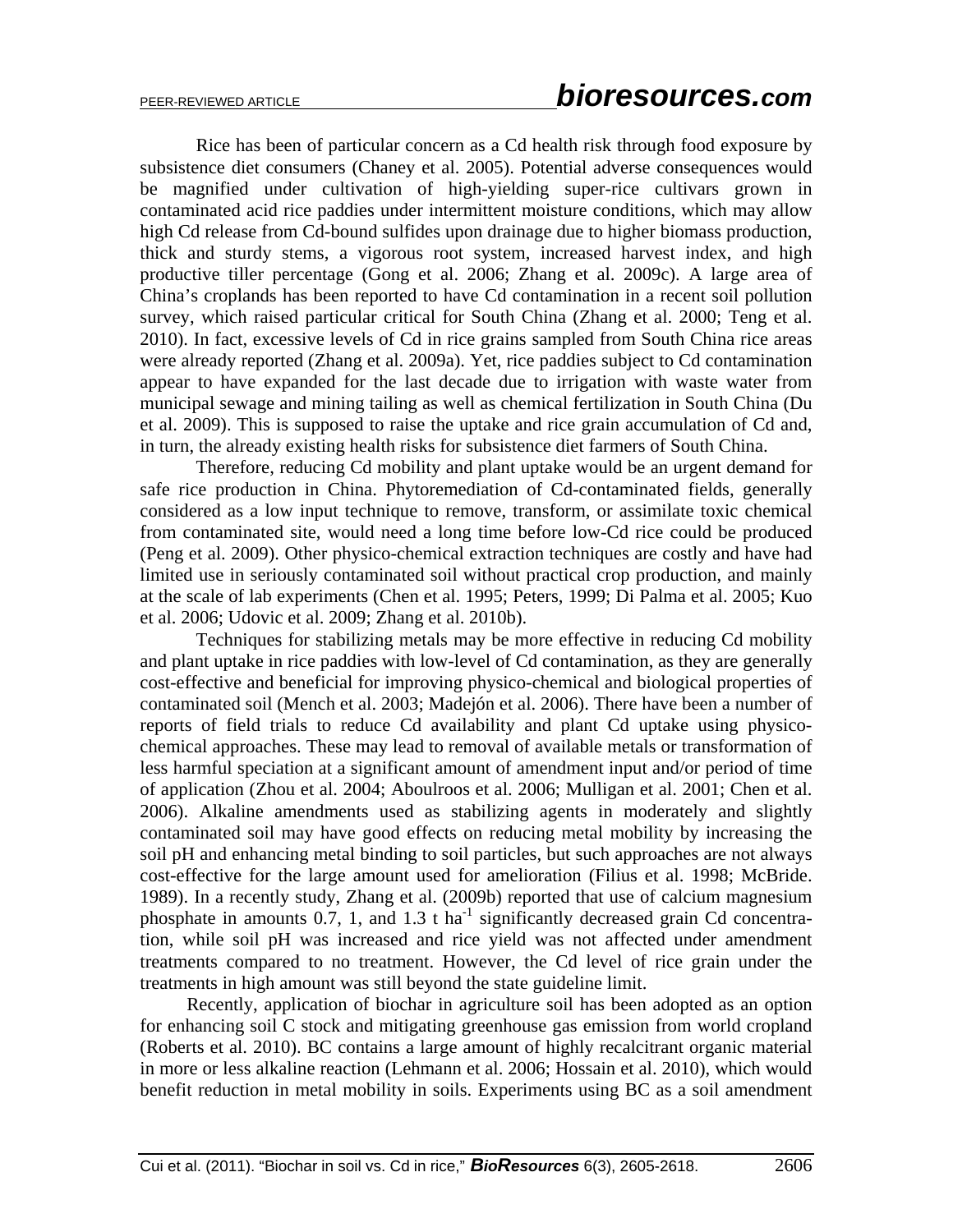in contamination soils have been reported. In a short lab incubation study, Gomez-Eyles et al. (2011) observed a significant reduction in available Cd and Cu and an increase in soil pH after BC amendment for 1-2 months, and Namgay et al. (2010) also found significantly decreased availability of Cd and Pb with BC application in a pot experiment. Likewise, in a microcosmic study, Beesley et al. (2011) could trace the reduction in Cd and Zn concentration in the leachates from the soil column amended with biochar. Similarly, Beesley et al. (2010) reported significantly decreased Cd and Zn concentrations in pore water after the soil was mixed with BC. Therefore, there may be a potential of using BC to reduce Cd availability in contaminated soils. However, there have not yet been any reports of field study in contaminated rice paddies.

Therefore, the alleviation of excessive Cd in rice grains due to contaminated soil has become a major concern of rice agriculture in South China. The purpose of this study is to address the efforts of biochar amendment on soil Cd availability, plant uptake, and grain Cd level in a contaminated rice paddy and discuss the potential application of BC in rice agriculture in Cd-contaminated rice areas.

#### **EXPERIMENTAL**

#### **Field Experiment Site**

 A field experiment for alleviation of Cd uptake in rice grain using biochar as soil amendment was initiated in 2009. The experimental site was located in Yifeng village (31º24.434'N, 119º41.605'E), Yixing Municipality, Jiangsu, China and was conducted in a rice farm that had been contaminated with heavy metals from a metallurgy plant in that vicinity since the 1970s. The status of multi-metal contaminated and high grain Cd level of the rice grown in the field was already reported by Liu et al. (2006). The paddy soil of the farm belongs to Ferric-accumulic Stagnic Anthrosols (Gong 1999). The local climate was humid subtropical with a mean annual temperature and precipitation of 22°C and 1100 mm, respectively. The rice farm had been cultivated traditionally under rotation of rice and winter wheat.

#### **Experiment Design**

 Four treatments of biochar amendment were designed as C0, C1, C2, and C3 at application rates of 0 (as control), 10, 20, and 40 t ha<sup>-1</sup>, respectively. Biochar as soil amendment was spread on the surface and then thoroughly mixed by manual plowing after the wheat harvest in May of 2009. The biochar treatments were plowed by machine in 2010. Treatment plots with an area of 4 m  $\times$  5 m each were laid out in a randomized complete block design. For rice production, seed of a traditional local rice cultivar, Wuyunjing-19 in 2009 and Wuyunjing-23 in 2010, were directly seeded in each plot in late May, and calcium biphosphate, potassium chloride, and urea were applied as basal fertilizers at 125 kg  $P_2O_5$  ha<sup>-1</sup> and 125kg K<sub>2</sub>O ha<sup>-1</sup>, 120 kg N ha<sup>-1</sup> respectively. Total N fertilizer at 300 kg N ha<sup>-1</sup> was applied both in 2009 and 2010. The water regime and N fertilization management were performed following conventional practices by the local farmers. The experiment was performed in triplicates.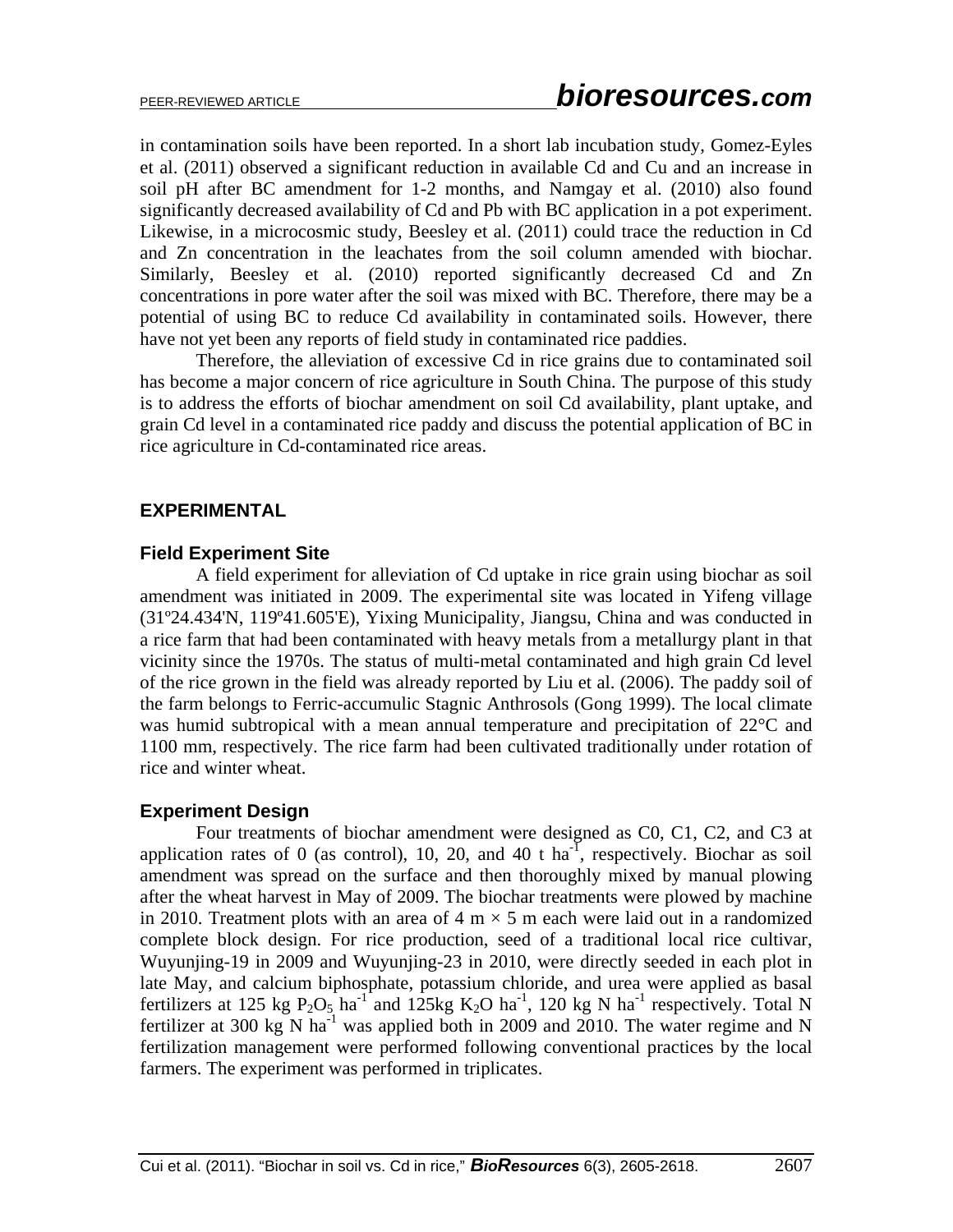Biochar used in the field experiment was produced from wheat straw by the Sanli New Energy Company, Henan, China. The biochar was produced by pyrolysis at 350 to 550°C using a vertical kiln made of refractory bricks, with which 35% of straw biomass was converted to biochar. The produced biochar was ground to pass a 2 mm sieve. The basic property of biochar used and soil are listed in Table 1.

|  | <b>Table 1.</b> Basic Properties of Topsoil (0 to 15 cm) of the Studied Rice Paddy |  |  |  |  |  |  |
|--|------------------------------------------------------------------------------------|--|--|--|--|--|--|
|  | before Experiment and Biochar Amended                                              |  |  |  |  |  |  |

| <b>Delvie Lapering in and Diverial America</b> |                    |          |            |            |            |                    |          |  |
|------------------------------------------------|--------------------|----------|------------|------------|------------|--------------------|----------|--|
|                                                | pН                 | SOC      | Total N    | Total P    | Total K    | CEC                | Total Cd |  |
|                                                | (H <sub>2</sub> O) | (g kg 1) | $(g kg-1)$ | $(g kg-1)$ | $(g kg-1)$ | $($ cmol $kg^{-1}$ | (mg kg)  |  |
| Topsoil                                        | 6.07               | 20.71    | 3.19       | 0.82       | 11.4       | 18.05              | 21.84    |  |
| Biochar                                        | 10.35              | 467.2    | 5.90       | 14.43      | 11.5       | 217 O              | 1.18     |  |

#### **Soil Sampling and Analysis**

Topsoil samples were randomly collected for basic property analysis before the field experiment in 2009 and after the rice harvest both in 2009 and 2010. For sampling, three undisturbed core samples at depth of 0 to 15 cm were collected in an *S* shaped way, respectively, from each plot using an Eijkelkamp core sampler (Netherlands). After shipping to the lab, all soil samples were removed of plant detritus and any visible fragments, ground, and sieved to pass 2 mm sieve after air-drying at room temperature at lab.

All soil analysis was conducted following the procedures described by Lu (2000). Soil pH was measured using a Mettler Toledo Seveneasy precision pH meter (Switzerland) in a soil-to-solution ratio of 1:2.5. Total Cd contents were determined by digesting the 0.5000 g soil (further ground and sieved to pass 0.15 mm sieve) with a mixed solution of HF, HNO<sub>3</sub>, HClO<sub>4</sub> (10: 2.5: 2.5, V: V: V) at 100 °C for 60 min and further at 250 °C until the sample was concentrated to an approximate volume of 2 mL in the PTFE (polyfluortetraethylene) crucibles. Three reagent blank samples were also digested in each batch of digestion. A certified reference material of sediment GBW 07406 (0.13  $\pm$  0.04 mg kg<sup>-1</sup> Cd) from the National Centre for Certificate Reference Materials, China was used as internal standard in each patch of digestions, and the Cd recovery was between 81.2% and 125.5%. Soil available Cd was analyzed by extracting with 0.01 mol  $L^{-1}$  CaCl<sub>2</sub>. Cd concentration in these solutions was determined with a Flame Atomic Absorption Spectrophotometer (FAAS, TAS-986, Persee, China).

#### **Plant Sampling and Analysis**

On harvest, rice yield was directly measured by weighing all the grains harvested in each plot. Three composite plant samples were randomly collected from each plot at the ripening stage on the 23rd of October in both years. After shipping to the lab, the samples were washed to remove soil particles first with tap water and further with deionized water. Each plant sample was then separated into roots, shoots, and grain. They were first dehydrated in an air-convection oven at 105 °C for 30 min and further dried to constant weight at 60 °C for another 48 h (Lu 2000). The dried samples were crushed, mixed, and homogenized, then stored in air-tight polyethylene bags prior to chemical analysis. A portion of 0.5000 g of a plant sub-sample was digested in a 100 mL digestion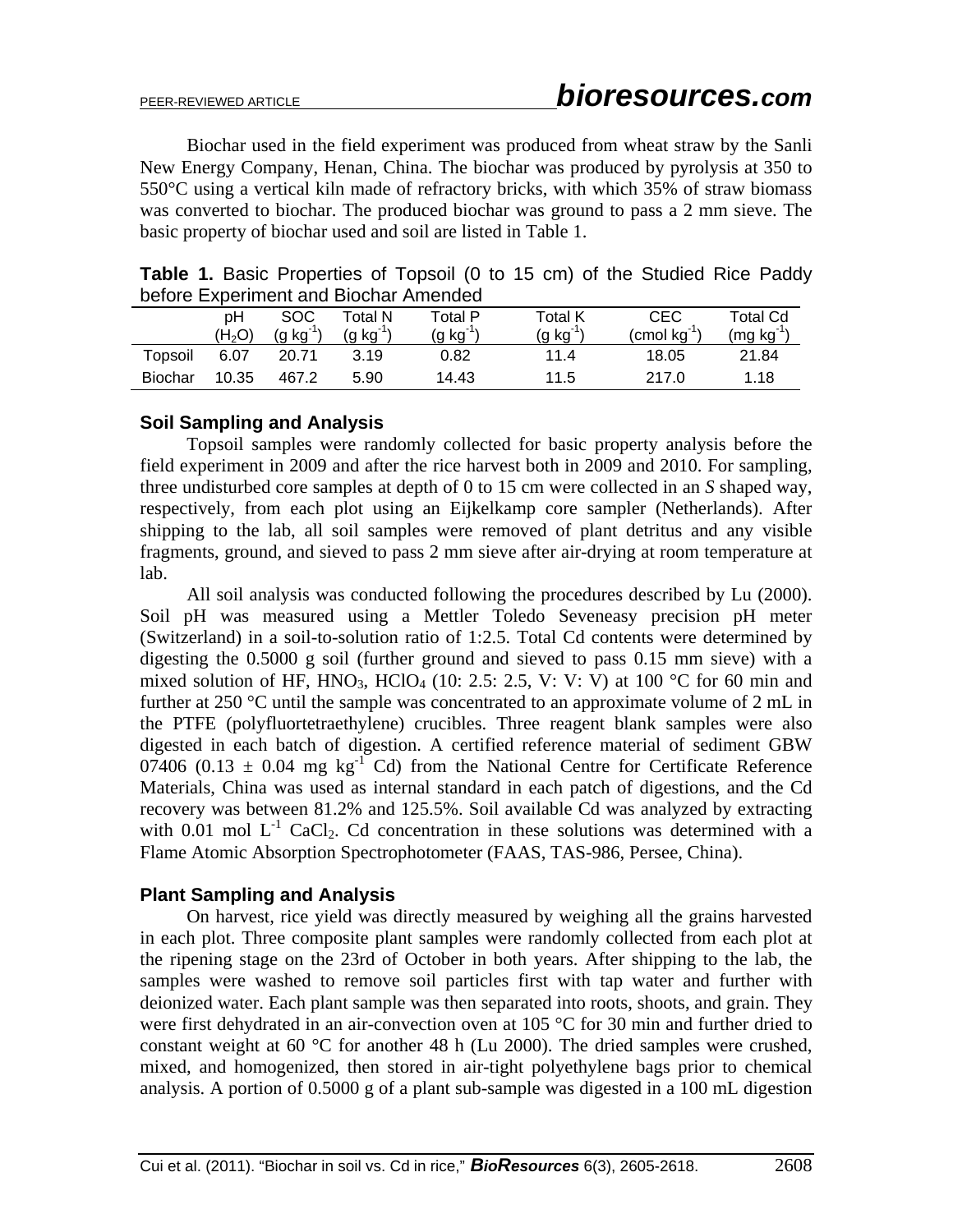flask with 10 mL mixed solution of  $HNO<sub>3</sub>$  and  $HClO<sub>4</sub>$  (8:2, V:V), then heated to complete the digestion on an electric heating plate digester. Three reagent blank samples and three certified plant reference materials GBW 07602 (0.14  $\pm$  0.06 mg kg<sup>-1</sup> Cd) and GBW 10010  $(0.087 \pm 0.005$  mg kg<sup>-1</sup> Cd) from the National Centre for Certificate Reference Materials, China were inserted in each bath used for digestion. Cd in the digest was determined with Graphite Furnace Atomic Absorption Spectrometry (GFAAS; SpectrAA 220Z, Varian, USA). The recovery of Cd was in the range of 86.5% to 122.1%.

## **Data Processing and Statistics**

All data were expressed as means plus or minus one standard deviation. Differences between the treatments were examined using a two-way analysis of variance (ANOVA). All statistical analyses were carried out using SPSS, version13.0 (SPSS Institute, USA, 2001).

## **RESULTS AND DISCUSSION**

## **Soil Cd Mobility**

Data of soil pH changes under biochar treatment are presented respectively in Table 2. As result of the alkaline reaction of biochar used, compared to the soil itself, biochar amendment significantly increased soil pH over the control in a similar rate of 0.01unit per ton of amended BC in both years. Meanwhile, soil organic carbon (SOC) content was consistently increased at a rate of  $0.42g$  kg<sup>-1</sup> per ton of amended BC in both years.

|                |                    | $\sim$ . $\sim$ . $\sim$ . $\sim$ . $\sim$ . $\sim$ . $\sim$ . $\sim$ . $\sim$ . $\sim$ . $\sim$ . $\sim$ . $\sim$ . $\sim$ . $\sim$ . $\sim$ . $\sim$ . $\sim$ . $\sim$ . $\sim$ . $\sim$ . $\sim$ . $\sim$ . $\sim$ . $\sim$ . $\sim$ . $\sim$ . $\sim$ . $\sim$ . $\sim$ . $\sim$ . $\sim$ |
|----------------|--------------------|-----------------------------------------------------------------------------------------------------------------------------------------------------------------------------------------------------------------------------------------------------------------------------------------------|
| Treatment      | Soil pH $(H2O)$    | SOC $(g kg^{-1})$                                                                                                                                                                                                                                                                             |
|                | 2009               |                                                                                                                                                                                                                                                                                               |
| C0             | $6.07 \pm 0.01c$   | $21.25 \pm 0.31$ d                                                                                                                                                                                                                                                                            |
| C1             | $6.22 \pm 0.01$    | $23.44 \pm 0.41c$                                                                                                                                                                                                                                                                             |
| C <sub>2</sub> | $6.29 \pm 0.09$ ab | $28.81 \pm 0.60$                                                                                                                                                                                                                                                                              |
| C3             | $6.40 \pm 0.05a$   | $33.50 + 1.24a$                                                                                                                                                                                                                                                                               |
|                |                    |                                                                                                                                                                                                                                                                                               |
|                | 2010               |                                                                                                                                                                                                                                                                                               |
| C0             | $5.89 \pm 0.04c$   | $21.55 \pm 0.36c$                                                                                                                                                                                                                                                                             |
| C1             | $6.13 \pm 0.01$    | $23.70 \pm 3.04$ bc                                                                                                                                                                                                                                                                           |
| C <sub>2</sub> | $6.24 \pm 0.01a$   | 29.03±4.96ab                                                                                                                                                                                                                                                                                  |
| CЗ             | $6.27 \pm 0.02a$   | $33.83 \pm 2.51a$                                                                                                                                                                                                                                                                             |

**Table 2.** Changes in Soil pH and SOC Following BC Amendment

Different low case letters represent significant difference between the treatments in a single year.

As shown in Table 3, soil Cd mobility was much decreased under biochar application in both years. The concentration of  $CaCl<sub>2</sub>$  extracted Cd in soil was significantly decreased by 32.0%, 39.2%, and 52.5% in 2009 and by 5.3%, 43.4%, and 39.8% in 2010 respectively under C1, C2, and C3 treatments. As a relatively small pool of the total Cd, exchangeable Cd did show significant difference between two years under a single BC treatment. However, DTPA extracted Cd exerted a similar large pool of total Cd across the BC treatments in the contaminated soil. While the extractability of DTPA seemed a function of the stability of metal-DTPA chelate, it did become smaller in a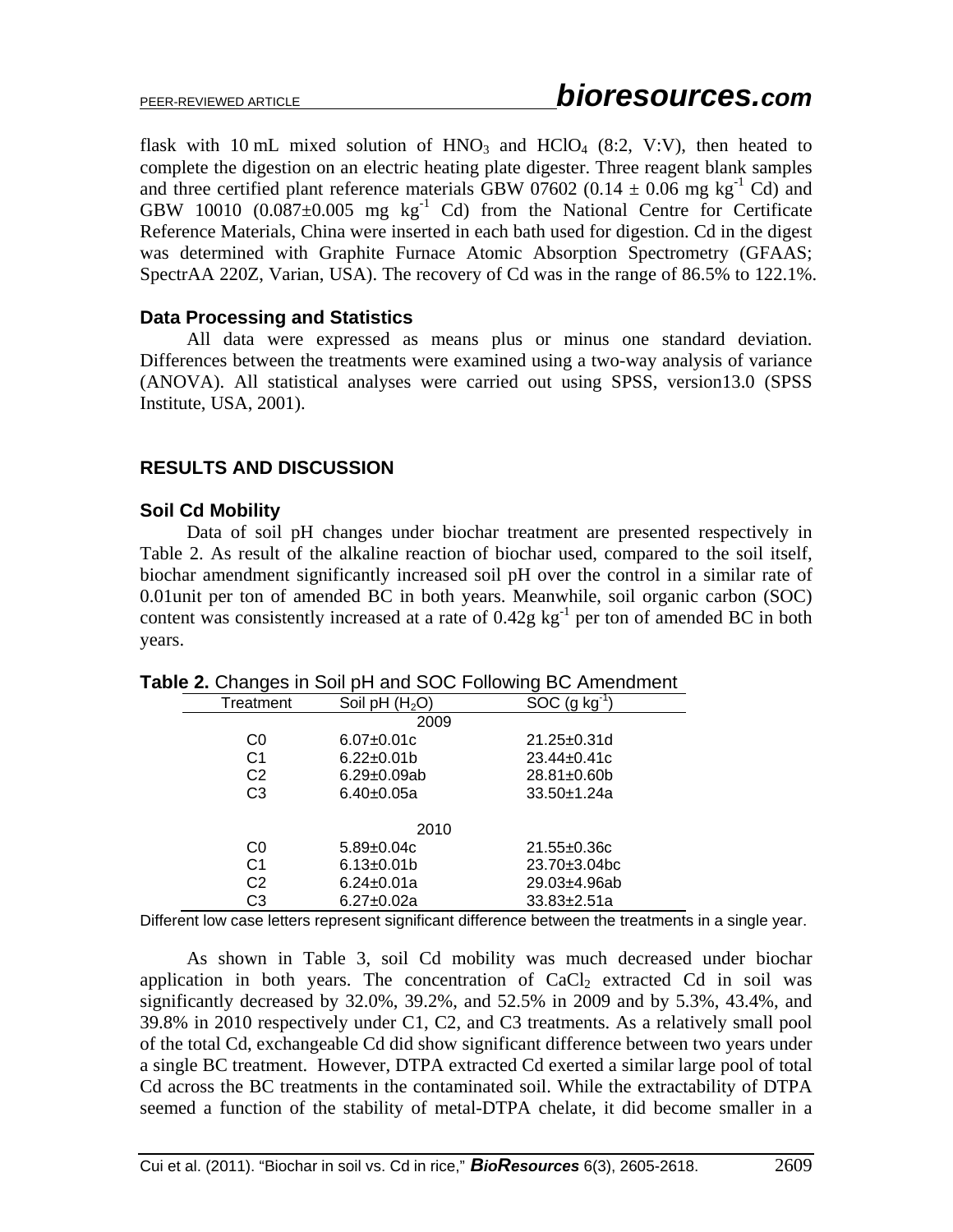single BC treatment, especially under high rate of 40 t ha<sup>-1</sup>, in 2010 than in 2009 following the BC application. This may indicate existence of some tightly bound Cd by BC material, which could not be identified with  $CaCl<sub>2</sub>$  extraction.

|                | ີ                  | CaCl <sub>2</sub>  | ີ<br><b>DTPA</b>  |                           |  |  |
|----------------|--------------------|--------------------|-------------------|---------------------------|--|--|
| Treatments     | 2009               | 2010               | 2009              | 2010                      |  |  |
| C0             | $1.73 \pm 0.22$ aA | $1.52 + 0.21aA$    | 14.00±1.92Aa      | 15.02±2.03aA              |  |  |
| C1             | $1.17 + 0.24$ bA   | $1.44 \pm 0.15$ aA | $13.64 + 2.45$ Aa | $11.20 + 1.46$ bA         |  |  |
| C <sub>2</sub> | $1.05 \pm 0.31$ bA | $0.86 + 0.20$ bA   | 13.98±3.65Aa      | $11.78 + 0.35$ bA         |  |  |
| CЗ             | $0.82 + 0.09cA$    | $0.91 \pm 0.05$ bA | 11.78±2.17Aa      | $7.73 \pm 0.01 \text{cB}$ |  |  |

**Table 3.** Change in Cd Mobility in Soil Following BC Amendment

Different low case and capital letters represent significant difference between the treatments in a single year and between the years for a single treatment, respectively.

#### **Cd Uptake and Partitioning in Plant Tissues**

Table 4 lists the total plant Cd uptake, Cd concentration, and partitioning in plant tissues under biochar amendment treatments. Total plant Cd uptake ranged from 152.9 g ha<sup>-1</sup> and 171.2 g ha<sup>-1</sup> under BC amendment at 40 t ha<sup>-1</sup> to 296.2 g ha<sup>-1</sup> and 241.7 g ha<sup>-1</sup> under no BC amendment in 2009 and 2010, respectively. Compared to no BC amendment, total plant Cd uptake was significantly decreased by 28.1%, 45.7%, and 54.2% in 2009 and by 14.4%, 35.9%, and 45.9% in 2010, respectively under C1, C2, and C3 treatments. Ranging from 39.5 mg kg<sup>-1</sup> to 71.5 mg kg<sup>-1</sup>, root Cd concentration was multiple-fold as much as the soil total and showed a smaller decreasing trend with BC rates than total plant Cd uptake. However, there were no significant differences in Cd partitioning (at mostly 40%) in underground tissues between BC treatments or between the years. These indicated no profound effect of BC treatment on Cd translocation from root to shoots.

| <b>Treat</b><br>ment |      | Year                  | <b>Total Cd</b><br>uptake $(g \text{ ha}^{-1})$ | Cd in plant tissue (mg $kg^{-1}$ ) and the<br>partitioning (%, in bracket) |                           |  |  |  |  |
|----------------------|------|-----------------------|-------------------------------------------------|----------------------------------------------------------------------------|---------------------------|--|--|--|--|
|                      |      |                       | Underground                                     | Aboveground                                                                |                           |  |  |  |  |
| CO                   | 2009 | 296.17±13.66aA        | 71.53±9.50aA (34.5)                             | 15.20 $\pm$ 0.63aA (65.5)                                                  |                           |  |  |  |  |
|                      |      | 2010                  | 241.71±25.92aB                                  | 66.39±4.83aA (40.1)                                                        | $9.42 \pm 0.77$ aB (59.9) |  |  |  |  |
| C <sub>1</sub>       | 2009 | 241.87±12.48bA        | 54.29±7.44bA (44.7)                             | $9.00 \pm 0.79$ bA (55.3)                                                  |                           |  |  |  |  |
|                      |      | 2010                  | 201.81±5.89abB                                  | 48.63±1.69bA (43.3)                                                        | 8.30 $\pm$ 0.50abA (56.7) |  |  |  |  |
| C <sub>2</sub>       | 2009 | 180.97±31.02cA        | 48.05±11.97bA (44.2)                            | 6.34 $\pm$ 0.80cA (55.8)                                                   |                           |  |  |  |  |
|                      |      | 2010                  | 195.56±16.24bA                                  | 48.89±8.28bA (38.7)                                                        | 7.68 $\pm$ 1.82abA (61.3) |  |  |  |  |
| C <sub>3</sub>       |      | 2009                  | 152.94±27.28cA                                  | 39.49±2.63bA (40.5)                                                        | $5.40 \pm 1.70$ cA (59.5) |  |  |  |  |
|                      | 2010 | $171.24 \pm 12.84$ bA | $52.03 \pm 0.85$ bA (45.3)                      | 6.99 $\pm$ 1.04bA (54.7)                                                   |                           |  |  |  |  |

**Table 4.** The Cd Plant Uptake, Cd Concentration, and Partitioning in Plant Tissues under Biochar Amendment ( $n = 3$ , mean  $\pm$  S.D.).

The different letters in a column indicate a significant difference between the treatments in a single year  $(p < 0.05)$ .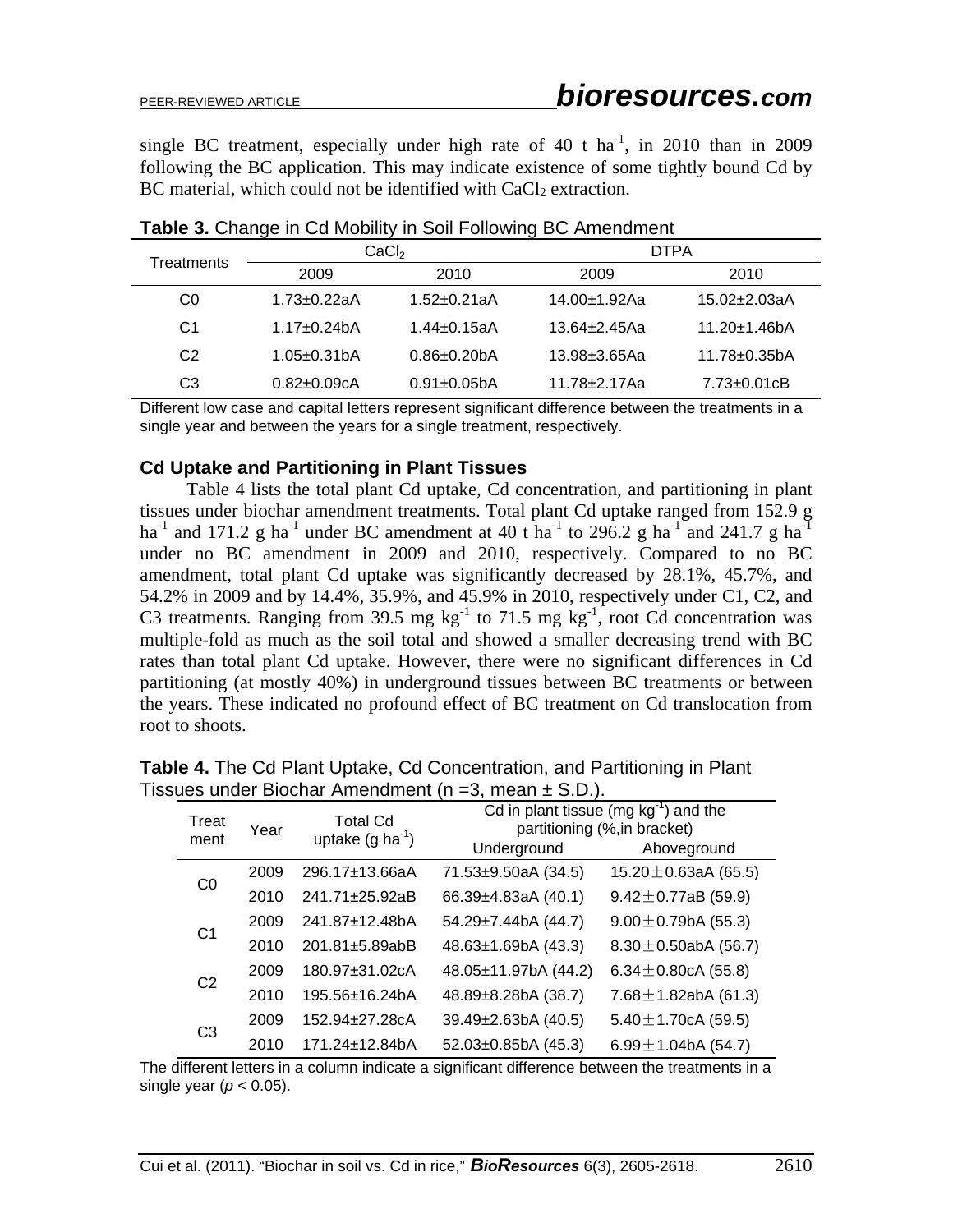#### **Rice Grain Yield and Grain Cd**

Data in Fig. 1 showed no significant differences in rice grain yield between the treatments in a single year or between the years, though the grain yield of  $7 \text{ t} \text{ ha}^{-1}$  on average was a little lower in the contaminated field compared to that reported by Zhang et al. (2010a) in an uncontaminated adjacent field.



**Fig. 1.** Change in rice yields with biochar treatment (Blank, in 2009; Shaded, in 2010). The bar above the block represents the standard deviation of three replicates, different letters above the blocks indicate significant differences (*p*<0.05) between the biochar treatments.



**Fig. 2.** Change in Cd concentration of unpolished rice with biochar treatment (Blank, in 2009; Shaded, in 2010). The bar above the block represents the standard deviation of three replicates, different letters above the blocks indicate significant differences (*p*<0.05) between the biochar treatments.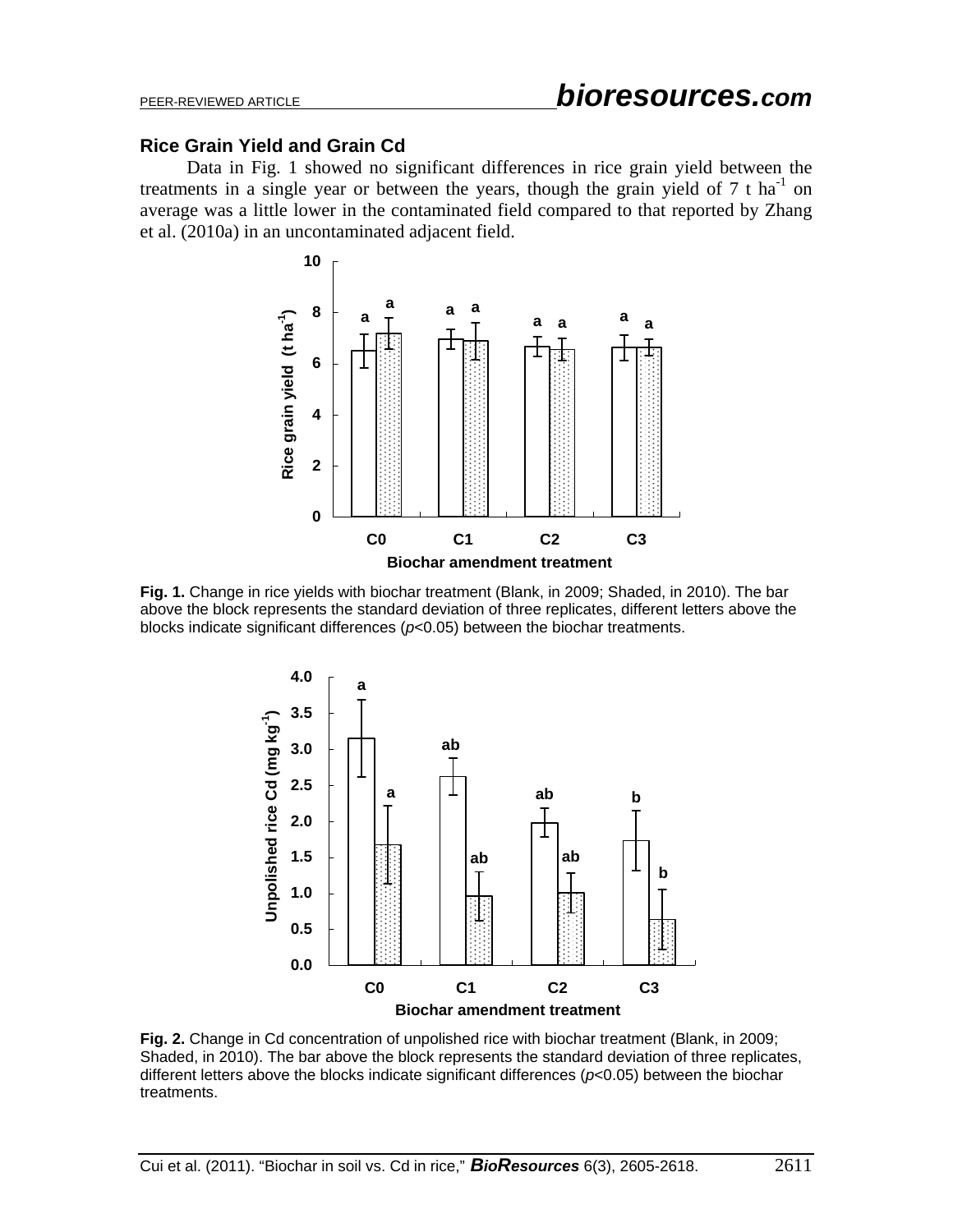Figure 2 presents data for unpolished rice Cd concentration of the harvested rice in both years. Rice grain Cd concentration under no BC amendment was as high as 3.15 mg  $kg<sup>-1</sup>$  and as 1.67 mg kg<sup>-1</sup> in 2009 and 2010, respectively. However, it was reduced to 2.62, 1.98, and 1.73 mg kg<sup>-1</sup> in 2009 and to 0.96, 1.00, and 0.64 mg kg<sup>-1</sup> in 2010, respectively under C1, C2, and C3 treatments compared to no BC amendment. On average, grain Cd was decreased at a rate of 0.035 g  $kg^{-1}$  in 2009 and 0.022 g  $kg^{-1}$  in 2010 per ton of BC amendment. A great reduction in grain Cd calculated in contrast to no amendment is seen at 16.8%, 37.1%, and 45.0% in 2009 and at 42.7%, 39.9%, and 61.9% in 2010 under BC amendment of 10, 20, and 40 t ha<sup>-1</sup> respectively. In addition, a more profound effect of biochar application in reducing grain Cd level was observed in the subsequent year of 2010 with a different cultivar.

## **DISCUSSION**

This experiment showed significant effects of biochar amendments on reducing rice grain Cd uptake in the contaminated acidic rice paddy. In an adjacent similar field, Zhang et al. (2009b) reported a large range of decrease in rice grain Cd by16.6%, 22.6%, and 66.6% under application of calcium-magnesium phosphate (CMP) of pH  $(H<sub>2</sub>O)$  9.3 at 0.67, 1.00, and 1.33 t ha<sup>-1</sup>, respectively. Comparatively, BC effects on reducing rice Cd (Fig. 2) were seen to be much greater than CMP at rates beyond 1 t ha<sup>-1</sup>. However, Gray et al. (2006) reported that plant Cd uptake by a metal tolerant plant was reduced by 68.5% and 69.8%, and by 73.8% and 60.7% in the first year and the subsequent year after application of alkaline red mud at high rates of 60 and 100 t ha<sup>-1</sup>, respectively. Using pot experiments, cyclonic ashes  $(CA)$  at very high rate of 5%  $(ca. 150<sup>-1</sup>)$  were seen to reduce Cd uptake by a phytoaccumulator at 52% (Ruttents et al. 2010). In a field study using poultry compost with pH  $(H<sub>2</sub>O)$  7.1, Sato et al. (2010) reported a reduction in leaf Cd at 37% under a high rate of 75 t ha<sup>-1</sup>. Comparatively, BC effect on reducing Cd uptake could be seen to be very profound and convincing among the relevant technologies using recycled bioresource materials.

Plant Cd uptake is generally controlled by Cd mobility in soil, which is in turn highly dependent on soil pH and organic matter content (Sauve et al. 2000). As in the case of red mud (Gray et al. 2006), of cyclonic ashes (Ruttens et al. 2010), and of CMP (Zhang et al. 2009b), the effects of amendments on reducing metal mobility and plant uptake were mainly attributed to the increased soil pH as result of the alkaline reaction of the material added in large amount. In this study, total plant Cd uptake as a measure of Cd bioavailability was found correlating both with soil pH and organic carbon content for the individual years (Fig. 3). While there existed a significant negative correlation of CaCl2-extractable Cd with pH for both years (data not shown), the correlation of rice Cd with CaCl<sub>2</sub>-extractable Cd was valid only in 2009, the first year of BC amendment (Fig. 4A). Notably, in the subsequent year after BC amendment a significant strong correlation was observed with DTPA (Fig. 4 B). These results exerted strong interactive effects of pH and SOM on Cd mobility, and plant uptake. DTPA extraction was tentatively proposed to measure the pool of a metal to release from soil solid phase into solution through forming chelates, which was generally accepted as indicative of accessibility to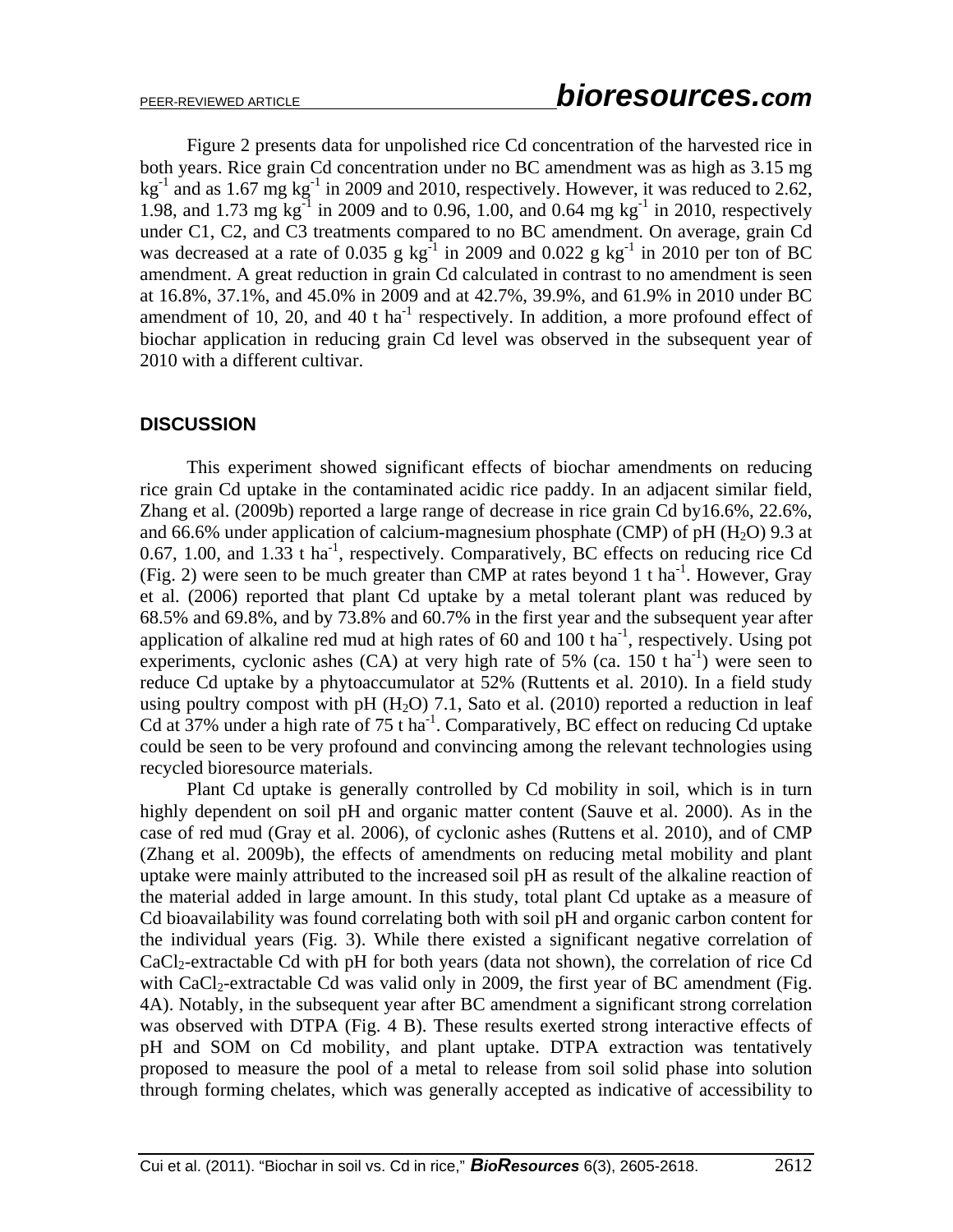plant root uptake (Amacher 1996). Accordingly, higher DTPA extractability refers to a smaller fraction of bound metals. In this study, the great increase in SOC (Table 2) following BC amendment could have enhanced the binding and aging capacity for mobile Cd, thus exerting a stronger control on Cd bioavailability to rice in the subsequent year. BC contains a large amount of such functional groups as  $-COO$  ( $-COOH$ ) and  $-O$  ( $-OH$ ) with large organic molecules, which are responsible for binding metal and then stabilized in solid phase (Yuan et al. 2011). Such capacity could be greatly enhanced as total SOC was increased to 28.8 and 33.5 g  $kg^{-1}$  under BC amendments at high rates of 20 and 40 t  $ha^{-1}$ . On the other hand, the exchangeable pool of Cd was strongly affected by the pH increase under BC amendment, and this would account for the dominant decrease in Cd uptake and rice grain concentration in the first year. Therefore, the present study demonstrates a sustaining effect of BC amendments on reducing rice grain Cd concentration in the contaminated field, which involves decreasing Cd chemical mobility through increased soil pH mainly in the first year and strongly enhancing metal stabilization through greatly increased SOM in soil mainly in the subsequent year following BC amendments.







Fig. 4. Unpolished rice Cd as a function of CaCl<sub>2</sub> extracted Cd in 2009 (A) and of DTPA extracted Cd in 2010 (B)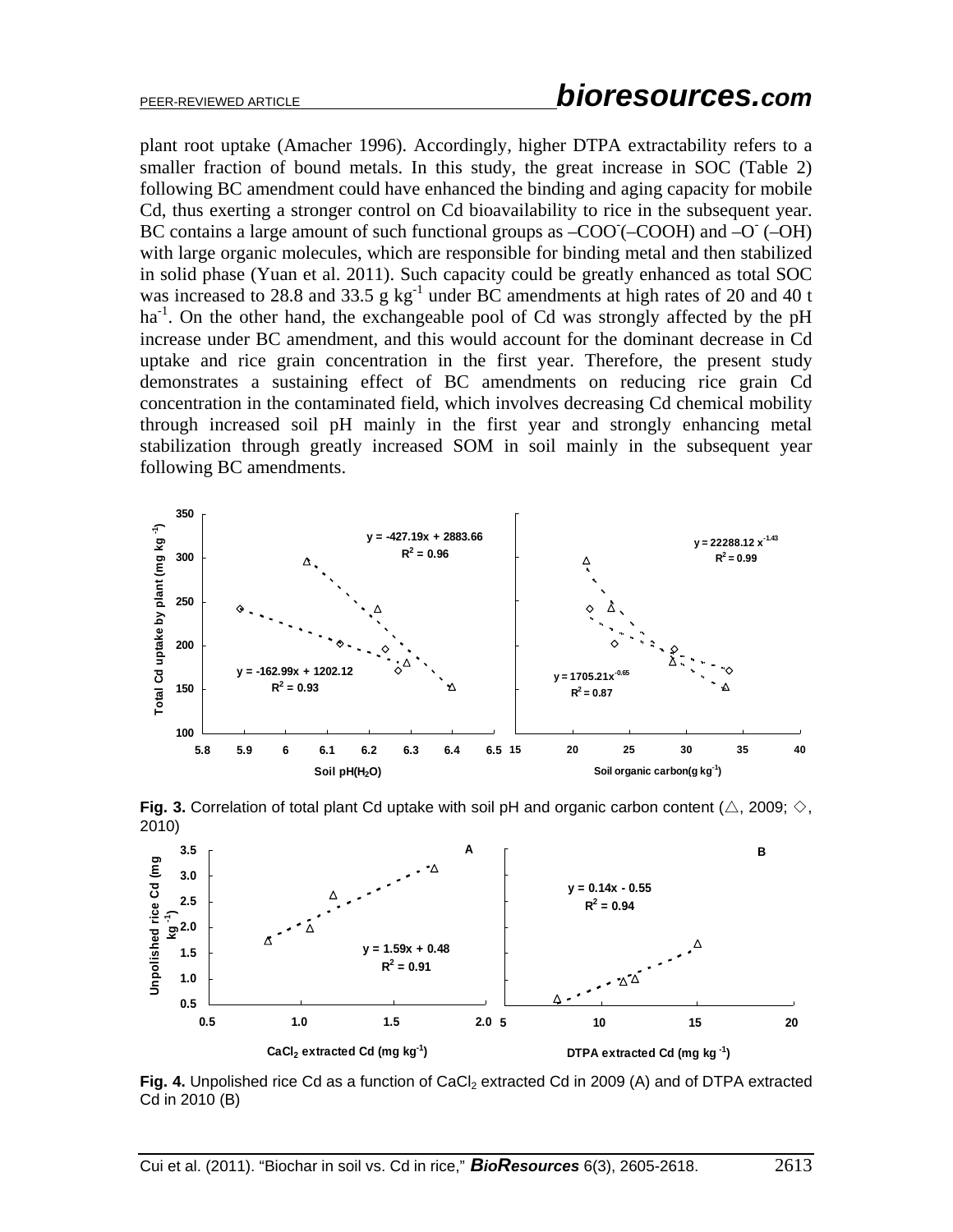The observed decrease in rice grain Cd concentration was more profound in the subsequent year with alternative cultivars, though rice grain yield was not affected. There was no significant difference observed in Cd partitioning between BC treatments in a single year, suggesting no remarkable BC effect on decreasing Cd partitioning between root and grain. This seems to disagree with Harris et al. (2001), who suggested that Cd translocation from root to shoot can be restricted under BC treatment, thus limiting Cd accumulation in grain by controlling the size of root and shoot Cd pools able to remobilize to the grain. By contrast, the Cd ratio of root to grain (calculated from data in Table 4 and Fig. 2) ranged from 20.7 to 24.3 in 2009 and from 40.0 to 81.3 in 2010, being much greater in 2010 than in 2009. Moreover, Cd partitioning in root and shoot was 91.8% and 91.6% in 2009 and 96.3% and 97.5% in 2010 under BC amendment at 20 t ha<sup>-1</sup> and 40 t ha<sup>-1</sup>, respectively. Thus, decreased partitioning of Cd in rice grain may partly explain the greater extent to which rice grain Cd was reduced while the total plant uptake of Cd was increased in the subsequent year of 2010 with an alternative cultivar. The effect of cultivars on Cd uptake and partitioning were well demonstrated in our previous studies (Li et al. 2005; Shi et al. 2007). With this low Cd partitioning, in cultivars Wuyunjing-23 rice grain Cd was reduced under BC amendment at  $40$  t ha<sup>-1</sup> as low as 0.6 mg kg<sup>-1</sup> compared to 3.15 mg kg<sup>-1</sup> with Wuyunjing-19 under no BC treatment. Thus, BC amendment in combination with low Cd cultivars breeding would offer a basic option to grow low Cd rice in contaminated paddies; this has been identified as an urgent need with regard to China's rice agriculture and risks to human health due to Cd (Gong and Pan 2006).

It has been widely recognized that BC amendment can benefit agricultural production through improving soil quality and soil health, as well as by decreasing  $N_2O$  emissions in agriculture (Lehmann and Rhodon.2006), as shown in a number of field studies (Asai et al. 2009; Rondon et al. 2007; Major et al. 2010). Our previous studies with BC amendment showed significant beneficial effects on rice yield, greenhouse gases mitigation, and N use efficiency in uncontaminated rice fields (Zhang et al. 2010a). It is already well known that biochar application in agriculture would have a net C negative effect by conversion of the crop residue into recalcitrant C form, thus offsetting greenhouse gas (GHGs) emission from N consumption and avoiding burning (Roberts et al. 2010). The present study further evidenced a remarkable effect of BC amendment on reducing rice grain Cd in a contaminated rice paddy. Therefore, it is urged to adopt BC amendment as a key option to reduce rice Cd as well as to reduce net GHGs emission in rice agriculture of China, a particular need for those areas with Cd contamination in South China.

## **CONCLUSIONS**

Biochar showed high efficiency to reduce rice Cd content in a long-term contaminated paddy for at least two years, while grain yield was not observed to be affected. Combination of BC amendment with low Cd cultivar breeding can offer a basic option to reduce rice Cd content as well as reduce GHGs emission in rice agriculture, particularly in the acidic Cd-contaminated fields. Of course, long term effects on soil health and potential off-setting effects under BC amendment deserve further field monitoring studies.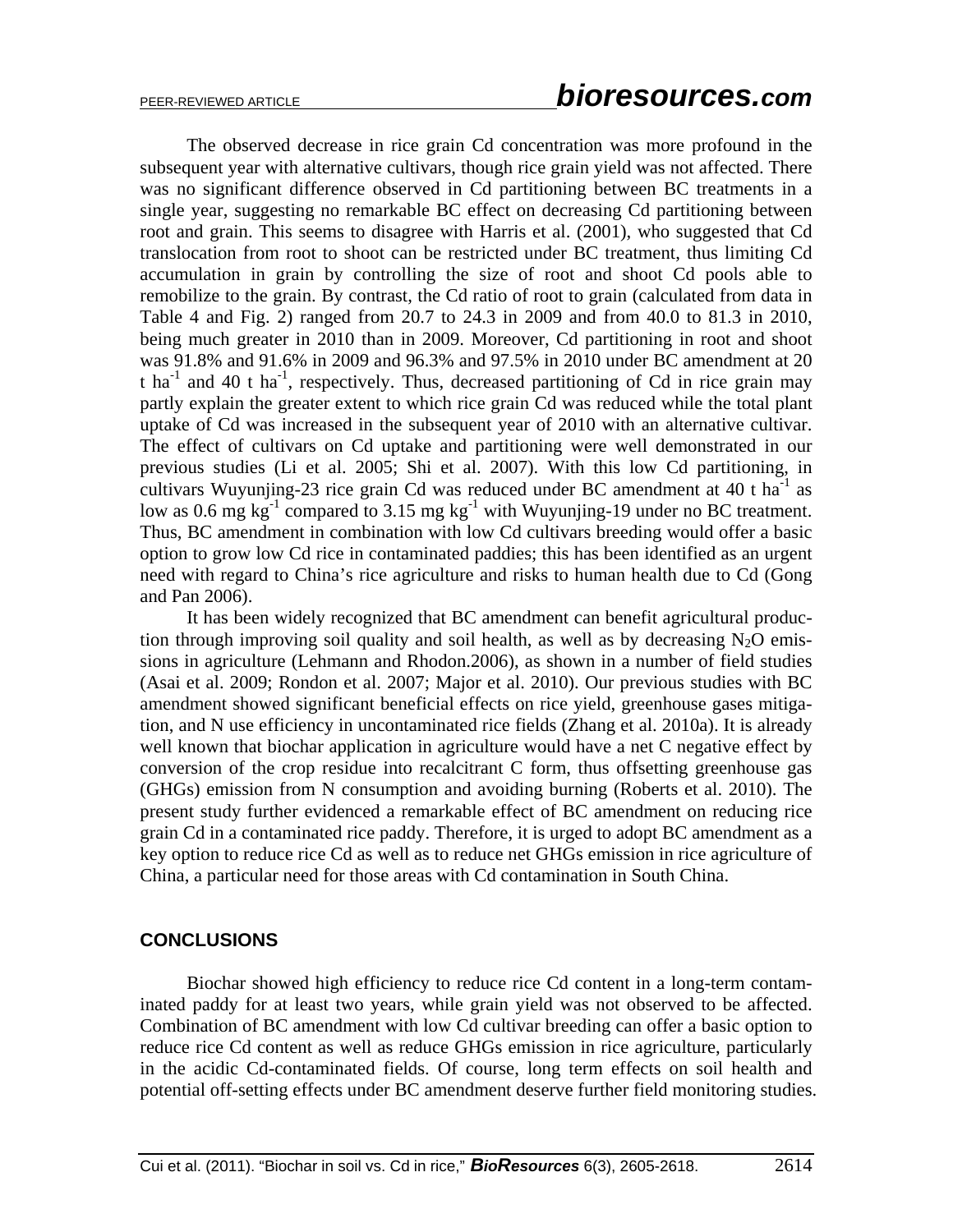#### **ACKNOWLEDGMENTS**

This study was partially supported by the Ministry of Science and Technology of China under grants 2008BAD95B13-1 and 2006BAD17B06, and an oversea partnership program from the Ministry of Education of China (MS2010NJND046).

# **REFERENCES CITED**

- Aboulroos, S. A., Helal, M. I. D., and Kamel, M. M. (2006). "Remediation of Pb and Cd polluted soils using in situ immobilization and phytoextraction techniques," *Soil Sediment. Contam*. 15, 199-215.
- Amacher, M.C. (1996). "Nickel, cadmium and lead," In: *Methods of Soil Analysis, Part 3-Chemical Methods,* Soil Science Society of America, Inc., Madison, Wisconsin, USA. 752-754.
- Asai, H., Samson, B. K., Stephan, H. M., Songyikhangsuthor, K., Homma, K., Kiyono, Y., Inoue, Y., Shiraiwa, T., and Horie, T. (2009). "Biochar amendment techniques for upland rice production in Northern Laos: 1. Soil physical properties, leaf SPAD and grain yield," *Field Crop Res*. 111, 81-84.
- Beesley, L., and Marmiroli, M. (2011). "The immobilisation and retention of soluble arsenic, cadmium and zinc by biochar," *Environ. Pollut*. 159, 474-480.
- Beesley, L., Moreno-Jiménez, E., and Gomez-Eyles, J. L. (2010). "Effects of biochar and greenwaste compost amendments on mobility, bioavailability and toxicity of inorganic and organic contaminants in a multi-element polluted soil," *Environ. Pollut*. 158, 2282-2287.
- Chaney, R. L., Angel, J. S., McIntosh, M. S., Reeves, P, G., Li, Y. M., Brewer, E. P., Chen, K. Y., Roseberg, R. J., Perner, H., Synkowski, E. C., Broadhurst, C. L., Wang, S., and Baker, A. J. M. (2005). "Using hyperaccumulator plants to phytoextract soil Ni and Cd," *Z. Naturforsch* 60C, 190-198.
- Chaney, R. L., Angle, J. S., Broadhurst, C. L., Peters, C. A., Tappero, R. V., and Sparks, D. L. (2007). "Improved understanding of hyperaccumulation yields commercial phytoextraction and phytomining technologies," *J. Environ. Qual*. 36, 1429-1443.
- Chaney, R. L., Reeves, P. G., Ryan, J. A., Simmons, R. W., Welch, R. M., and Angle, J. S. (2004). "An improved understanding of soil Cd risk to humans and low cost methods to phytoextract Cd from contaminated soils to prevent soil Cd risks," *BioMetals* 17, 549-553.
- Chen, S. B., Zhu, Y. G., and Ma, Y. B. (2006). "The effect of grain size of rock phosphate amendment on metal immobilization in contaminated soils," *J. Hazard. Mater.* 134, 74-79.
- Chen, T. C., and Hong, A. (1995). "Chelating extraction of lead and copper from an authentic contaminated soil using N-(2-acetamido) iminodiacetic acid and Scarboxymethyl-L-cysteine," *J. Hazard. Mater.* 41, 147-160.
- Di Palma, L., Ferrantelli, P., and Medici, F. (2005). "Heavy metals extraction from contaminated soil: Recovery of the flushing solution," *J. Environ. Manage.* 77, 205- 211.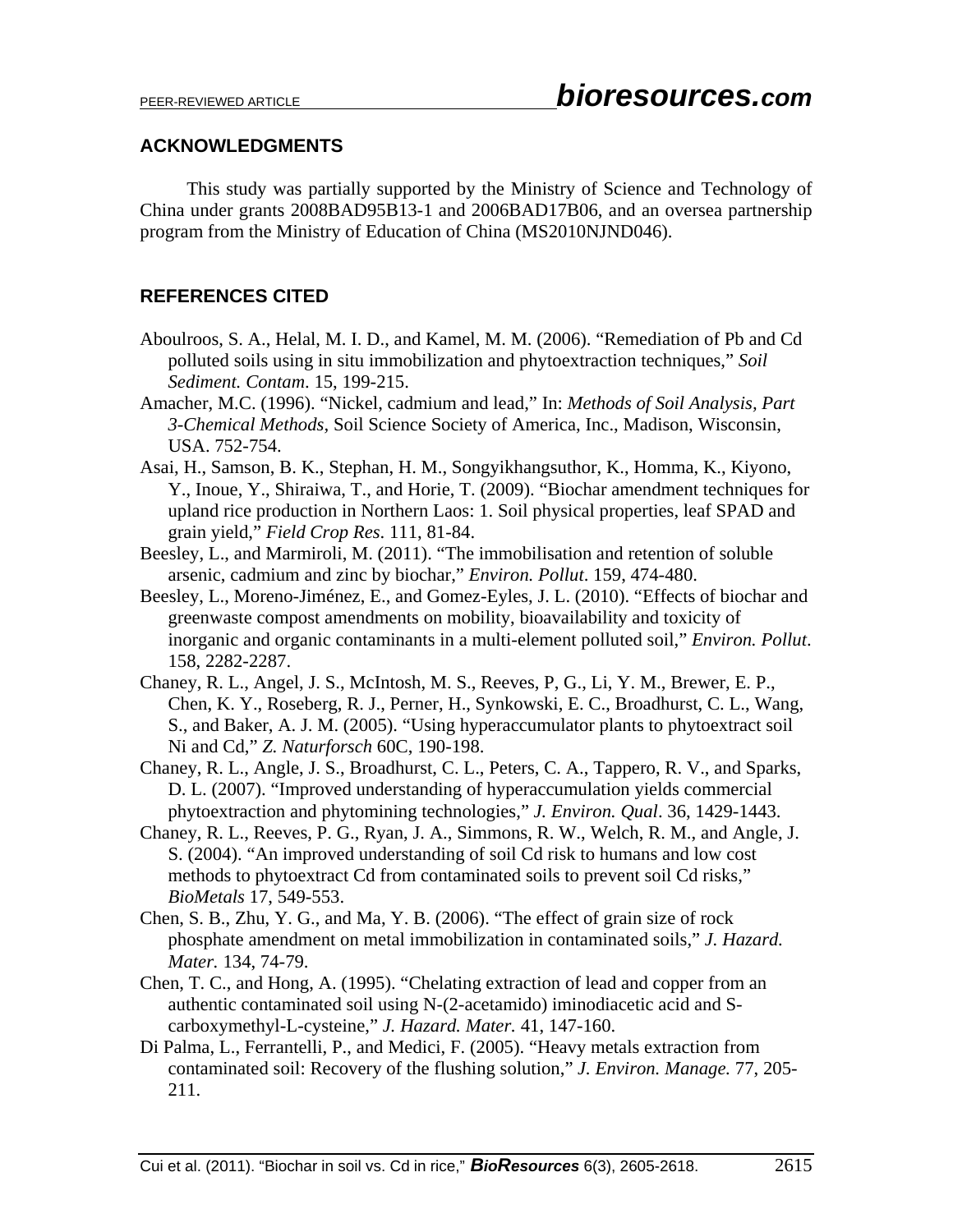- Du, Q., Chen, M., Zhou, R., Chao, Z., Shao, G., and Wang, G. (2009). "Cd toxicity and accumulation in rice plants vary with soil nitrogen status and their genotypic difference can be partly attributed to nitrogen uptake capacity," *Rice Sci.* 16, 283-291.
- Filius, A., Streck, T., and Richter, J. (1998). "Cadmium sorption and desorption in limed topsoils as influenced by pH: Isotherms and simulated leaching," *J. Environ. Qual.* 27, 12-18.
- Gomez-Eyles, J. L., Sizmur, T., Collins, C. D., and Hodson, M. E. (2011). "Effects of biochar and the earthworm *Eisenia fetida* on the bioavailability of polycyclic aromatic hydrocarbons and potentially toxic elements," *Environ. Pollut.* 159, 616- 622.
- Gong, W., Li L., and Pan, G. (2006). "Cd uptake and accumulation in grains by hybrid rice in two paddy soils: Interactive effect of soil type and cultivars," *Environ. Sci.* 21, 1647-1653 (in Chinese).
- Gong, W., and Pan, G. (2006). "Issues of grain Cd uptake and the potential health risk of rice production sector of China," *Sci. Technol. Rev.* 24, 43-48 (in Chinese).
- Gong, Z. T. (1999). *Chinese Soil Taxonomy*, *China Science Press*, Beijing, 109-192 (in Chinese).
- Gray, C. W., Dunham, S. J., Dennis, P. G., Zhao, F. J., and McGrath, S. P. (2006). "Field evaluation of in situ remediation of a heavy metal contaminated soil using lime and red-mud," *Environ. Pollut.* 142, 530-539.
- Harris, N. S., and Taylor, G. J. (2001). "Remobilization of cadmium in maturing shoots of near isogenic lines of durum wheat that differ in grain cadmium accumulation," *J. Exp. Bot.* 52, 1473-1481.
- Hossain, M. K., Strezov, V., Chan, K. Y., Ziolkowski, A., and Nelson, P. F. (2010). "Influence of pyrolysis temperature on production and nutrient properties of wastewater sludge biochar," *J. Environ. Manage.* 92, 223-228.
- Kuo, S., Lai, M. S., and Lin, C. W. (2006). "Influence of solution acidity and  $CaCl<sub>2</sub>$ concentration on the removal of heavy metals from metal-contaminated rice soils," *Environ. Pollut.* 144, 918-925.
- Lehmann, J., Gaunt, J., and Rondon, M. (2006). "Bio-char sequestration in terrestrial ecosystems – A review," *Mitig. Adapt. Strateg. Global Change* 11, 403-427.
- Lehmann, J., and Rhodon, M. (2006). "Biochar soil management on highly-weathered soils in the humid tropics," In: *Biological Approaches to Sustainable Soil Systems*, Uphoff, N. (Ed.), CRC Press, Boca Raton, FL, 517-540.
- Li, Z. W., Li, L .Q., Pan, G. X., and Chen, J. (2005). "Bioavailability of Cd in a soil-rice system in China soil type versus genotype effects," *Plant Soil* 271, 165-173.
- Liu, H., Li, Y., Li, L., Jin, L., and Pan, G. (2006). "Pollution and risk evaluation of heavy metals in soil and agro-products from an area in the Taihu Lake region," *J. Saf. Environ.* 6, 60-63 (in Chinese).
- Lu, R. K. (2000). "Methods of inorganic pollutants analysis," In: *Soil and Agro-chemical Analysis Methods*, Agricultural Science and Technology Press, Beijing, 205-266.
- Madejón, E., Mora, A. P., Felipe, E., Burgos, P., Cabrera, F. (2006). "Soil amendments reduce trace element solubility in a contaminated soil and allow regrowth of natural vegetation," *Environ. Pollut.* 139, 40-52.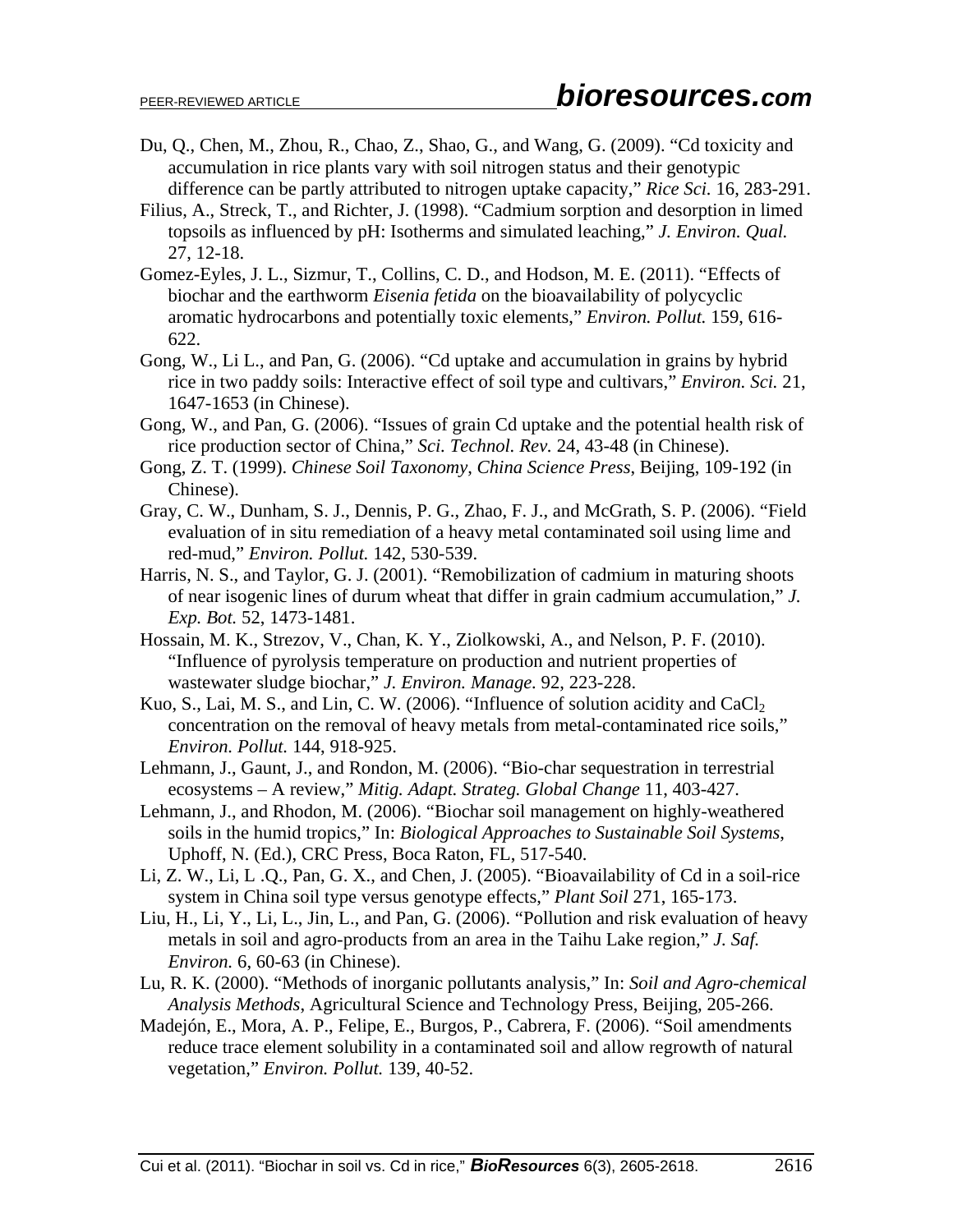- Major, J., Rondon, M., Molina, D., Riha, S. J., and Lehmann, J. (2010). "Maize yield and nutrition during 4 years after biochar application to a *Colombian savanna* oxiso," *Plant Soil* 333, 117-128.
- McBride, M. B. (1989). "Reactions controlling heavy metal solubility in soils," *Adv. Soil Sci.* 10, 1-56.
- Mench, M., Bussiere, S., Boisson, J., Castaing, E., Vangronsveld, J., Ruttens, A., De Koe, T., Bleeker, P., Assuncao, A., and Manceau, A. (2003). "Progress in remediation and revegetation of the barren Jales gold mine spoil after in situ treatments," *Plant Soil* 249, 187-202.
- Mulligan, C. N., Yong, R. N., and Gibbs, B. F. (2001). "An evaluation of technologies for the heavy metal remediation of dredged sediments," *J. Hazard. Mater.* 85, 145- 163.
- Namgay, T., Singh, B., Singh, B.P. (2010). "Influence of biochar application to soil on the availability of As, Cd, Cu, Pb, and Zn to maize (*Zea mays L.*)," *Aust. J. Soil Res.* 48, 638–647.
- Peng, S., Zhou, Q., Cai, Z., and Zhang, Z. (2009). "Phytoremediation of petroleum contaminated soils by *Mirabilis Jalapa L.* in a greenhouse plot experiment," *J. Hazard. Mater.* 168, 1490-1496.
- Peters, R. W. (1999). "Chelant extraction of heavy metals from contaminated soils," *J. Hazard. Mater.* 66, 151-210.
- Recatalá, L., Sánchez, J., Arbelo, C., and Sacristán, D. (2010). "Testing the validity of a Cd soil quality standard in representative Mediterranean agricultural soils under an accumulator crop," *Sci. Total Environ.* 409, 9-18.
- Reeves, P. G., and Chaney, R. L. (2008). "Bioavailability as an issue in risk assessment and management of food cadmium: A review," *Sci. Tot. Environ.* 398, 13-19.
- Roberts, K. G., Gloy, B. A., Joseph, S., Scott, N. R., and Lehmann, J. (2010). "Life cycle assessment of biochar systems: Estimating the energetic, economic, and climate change potential," *Environ. Sci. Technol.* 44, 827-833.
- Rondon, M., Lehmann, J., Ramírez, J., and Hurtado, M. (2007). "Biological nitrogen fixation by common beans (*Phaseolus vulgaris L.*) increases with biochar additions," *Biol. Fertil. Soils*, 43, 699-708.
- Ruttens, A., Adriaensen, K., Meers, E., De Vocht, A., Geebelen, W., Carleer, R., Mench, M., and Vangronsveld, J. (2010). "Long-term sustainability of metal immobilization by soil amendments: Cyclonic ashes versus lime addition," *Environ. Pollut.* 158, 1428-1434.
- Sato, A., Takeda, H., Oyanagi, W., Nishihara, E., and Murakami, M. (2010). "Reduction of cadmium uptake in spinach (*Spinacia oleracea* L.) by soil amendment with animal waste compost," *J. Hazard. Mater.* 181, 298-304.
- Sauve, S., Hendershot, W., and Allen, H. E. (2000). "Solid solution partitioning of metals in contaminated soils: Dependence on pH, total metal burden, and organic matter (TOC)," *Environ. Sci. Technol.* 34, 1125-1131.
- Shi, J., Li, Z. W., Gong, W. Q., and Pan, G. (2007). "Uptake and partitioning of Cd and Zn by two non -hybrid rice cultivars in different growth stages: Effect of cultivars, soil type and Cd spike," *Asian J. Ecotoxicol.* 2, 32-40.